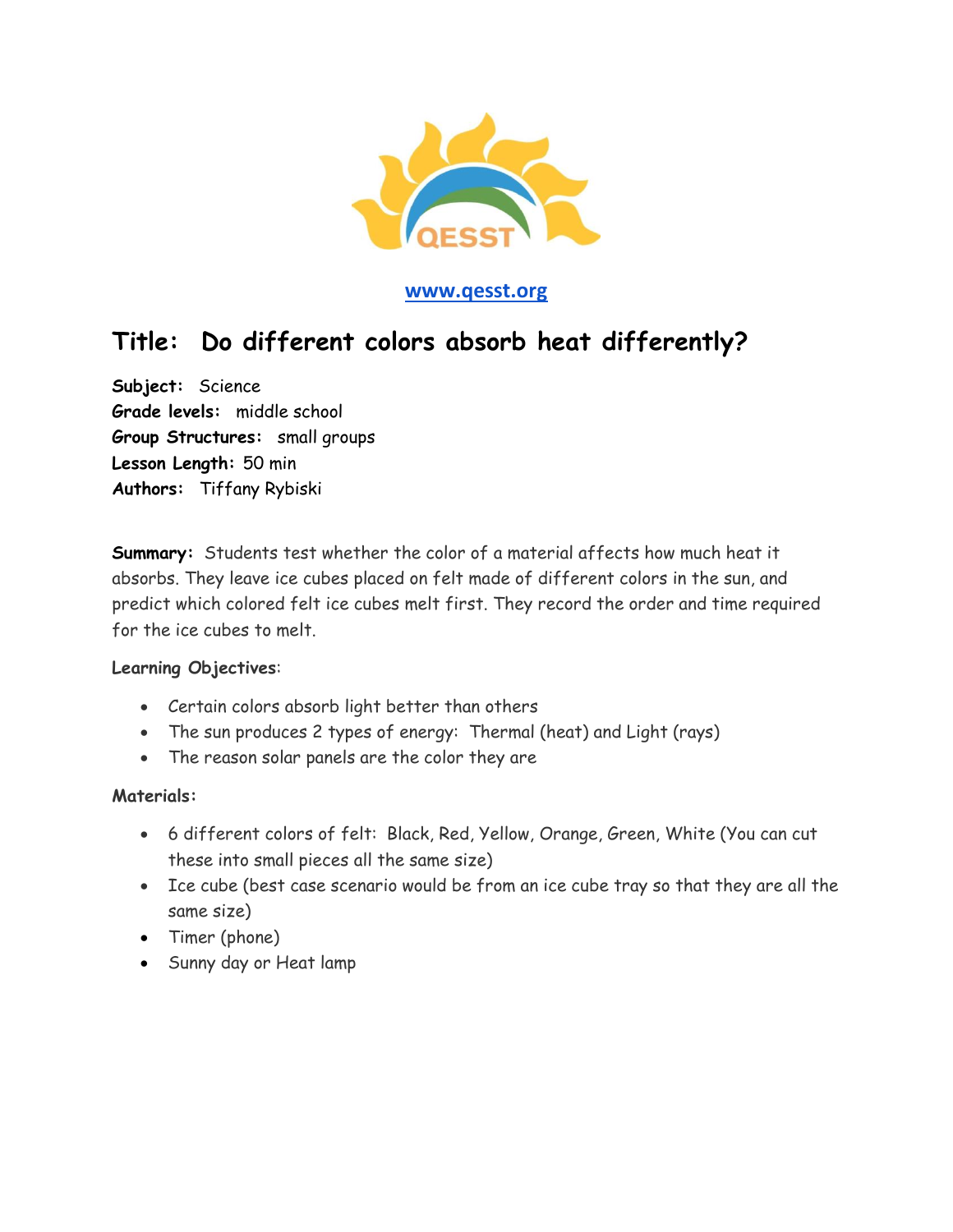#### **Class discussion:**

It is 115 degrees outside and you are attending an outdoor fieldtrip. What kinds of clothing might you wear? Any thoughts as to what materials it is made from (linen, wool, dry fabric (sports clothes), and cotton)? How about the color of the fabric?

Do you think the color you choose might take in more heat? Are their specific substances that are used where the color makes a difference as far as temperature? (Wearing black instead of white, walking on concrete vs walking on black asphalt, choosing a black car vs a white car, or leather vs cloth seats in your car?)

#### **Terms to explore:**

- Conductor- material that transmits the flow of energy (electrons). **Metals are good conductors.**
- Insulator- materials that slow or stops the flow of electrons. **Concrete, glass, wood, plastic.**
- Reflection- the return of light or sound waves from a surface (mirror)
- Transparent- allowing most or all light to pass through
- Translucent- allowing some light to pass through (frosted glass vase)
- Opaque- no light passes through
- Thermal (HEAT) Energy- Vibration of atoms and molecules within materials. Faster they move, hotter they are.
- Light Energy- Radiant energy consisting of photons.

#### **Procedure:**

- Place all 6 colored pieces of felt in a line in direct sunlight (or under a heat lamp)
- Use 6 of the same size ice cubes, and place them directly on top of the colored felt.
- Let the ice cubes sit in the sun until they have melted. Students should check them every few minutes and record which ice cubes melt  $1^{\mathsf{st}}$ ,  $2^{\mathsf{nd}}$ ,  $3^{\mathsf{rd}},$   $4^{\mathsf{th}},$   $5^{\mathsf{th}}$  and  $6^{\mathsf{th}}.$
- Place the data (time it took them to melt) in the data sheet provided.
- Create a bar graph representing the time it took the ice to melt for each piece of felt. Make sure to entitle the graph and label both axis.
- Answer the questions on the data sheet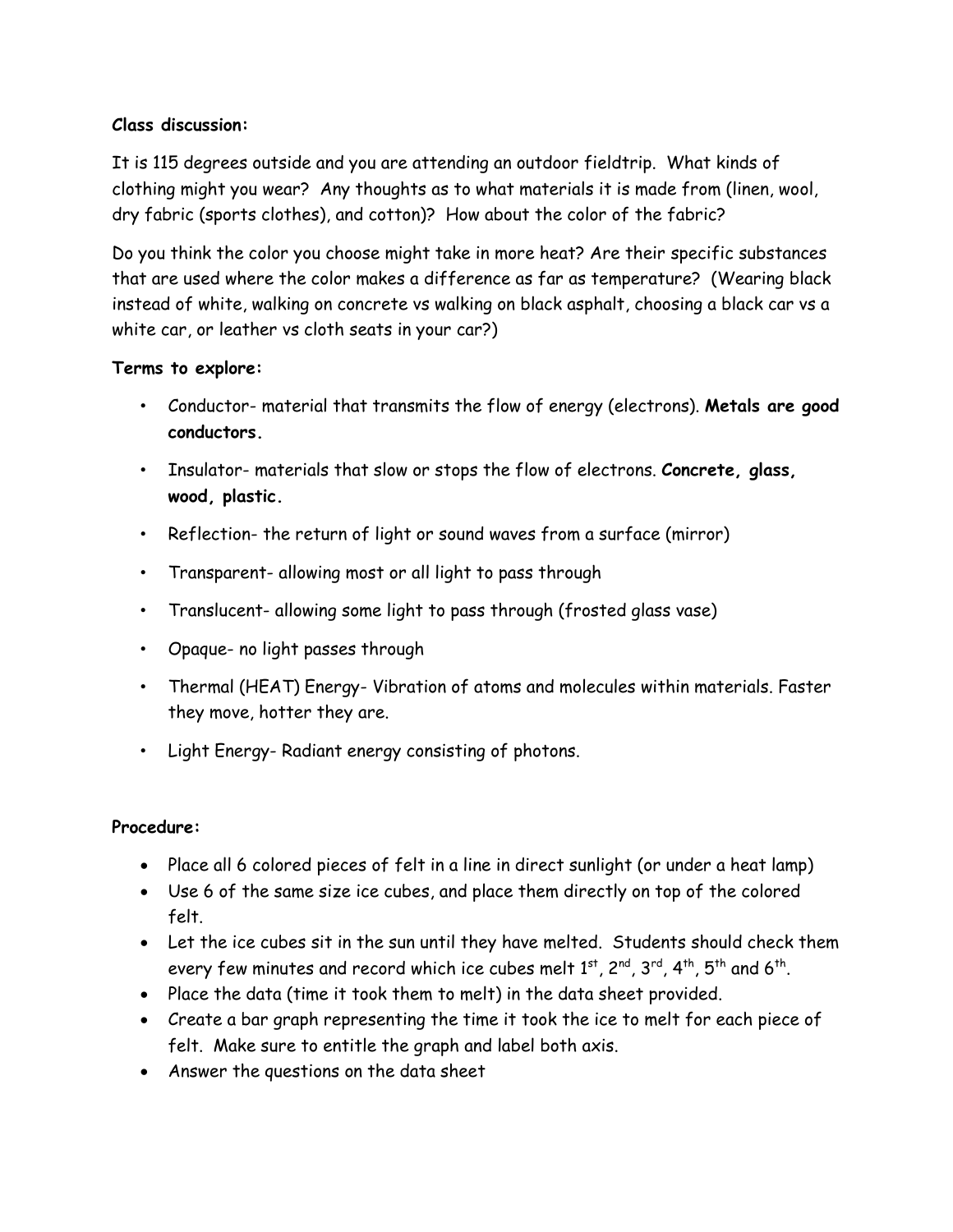**Name: \_\_\_\_\_\_\_\_\_\_\_\_\_\_\_\_\_\_\_\_\_\_\_\_\_\_\_\_\_ Date: \_\_\_\_\_\_\_\_\_\_ Class Period: \_\_\_\_\_\_**

# **Data Sheet**

# **Do different colors absorb heat differently?**

### **Data:**

| Color of felt   | Melting time (seconds) | Melting order (1 first-<br>$6$ last) |
|-----------------|------------------------|--------------------------------------|
| White           |                        |                                      |
| <b>Black</b>    |                        |                                      |
| Red             |                        |                                      |
| Yellow          |                        |                                      |
|                 |                        |                                      |
| Orange<br>Green |                        |                                      |

# **Graph:**

**Title**

**Y axis:**

**X axis:**